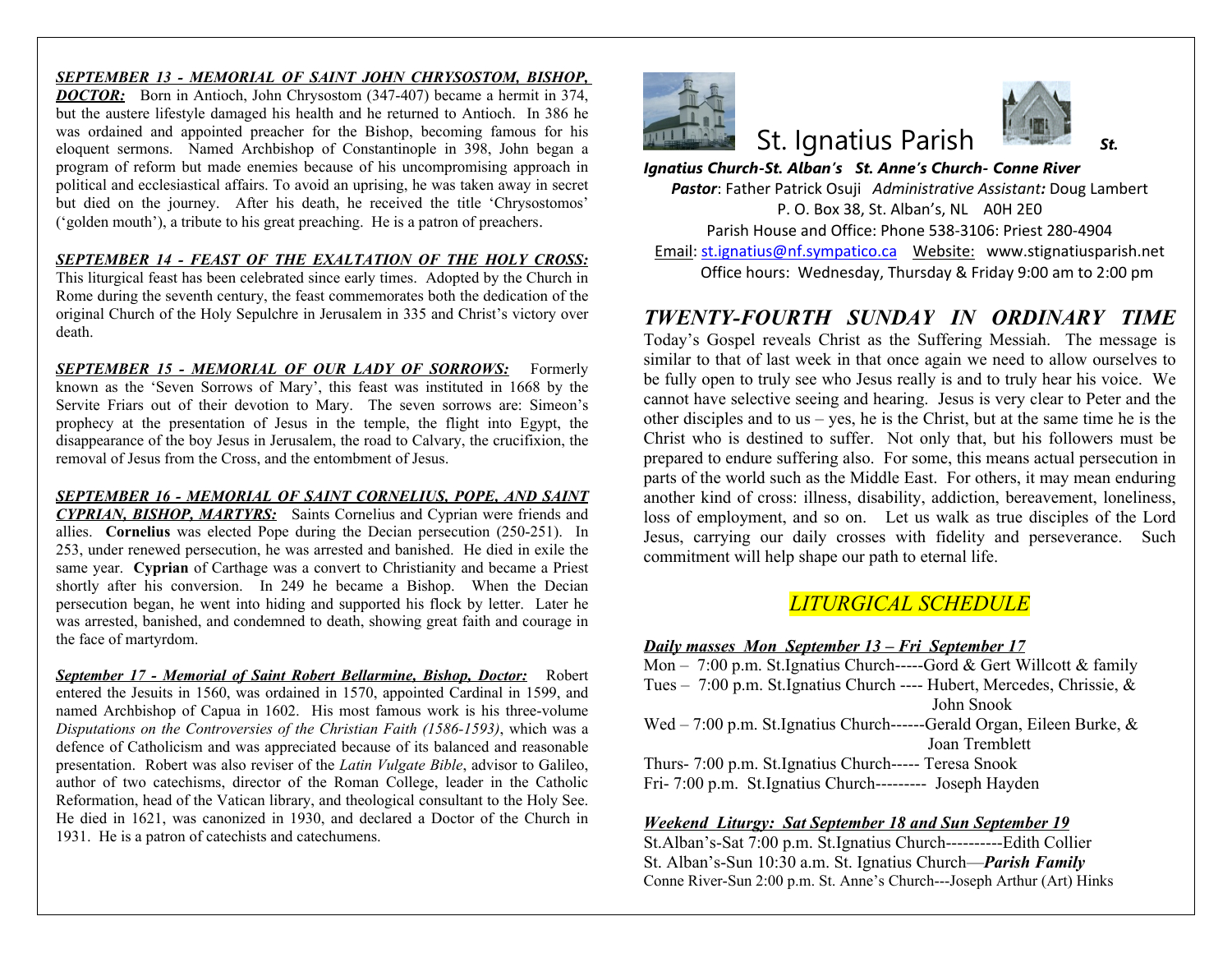| <b>Ministries' schedule for Weekend Masses</b> |                   |         |                                       |              |  |  |  |
|------------------------------------------------|-------------------|---------|---------------------------------------|--------------|--|--|--|
| <b>DATE</b>                                    | <b>Sacristan</b>  | Reader  | <b>Eucharistic</b><br><b>Minister</b> | <b>Music</b> |  |  |  |
| Sept 11                                        | Edith O           | Edith O | <b>Father Patrick</b>                 |              |  |  |  |
| Sept 12                                        | Edith O           | Mark W  | <b>Father Patrick</b>                 |              |  |  |  |
| Sept 18                                        | Mary S<br>Patsy M | Pat P   | <b>Father Patrick</b>                 |              |  |  |  |
| Sept 19                                        | Mary S<br>Patsy M | Cindy B | <b>Father Patrick</b>                 |              |  |  |  |

#### **Weekly Parish Income**

| St. Ignatius Church | \$739.00 |
|---------------------|----------|
| St. Anne's Church   | 74.00    |
| Mass Stipends       | 20.00    |
| EFT (August)        | 900.00   |

#### *Than[k you for your continu](mailto:info.oa.nl@gmail.com)ed support to the pa[rish.](http://oanl.org/)*

|                   |  | <b>Stipends (as recommended by the Diocese)</b> Certificates (copy) |  |
|-------------------|--|---------------------------------------------------------------------|--|
| Funerals \$200.00 |  | Baptism \$5.00                                                      |  |
| Weddings \$200.00 |  | Confirmation \$5.00                                                 |  |
| Baptism \$25.00   |  | Communion \$5.00                                                    |  |

#### **Marriages**

By appointment minimum six months in advance. Marriage preparation course required.

**Overeaters Anonymous (OA).** Are you struggling with unhealthy eating behaviours? Give us a call. We are a support group whose program is based on physical, emotional and spiritual healing. We are a Twelve Step program for people facing serious eating problems. Call 709-738-1742, email info.oa.nl@gmail.com or visit our website: oanl.org.

## *WELCOME TO ST. IGNATIUS PARIS CHURCH AND ST. ANNE'S CHURCH: We are happy to have you here in our pour here in that is are happy to have you here in our pour mearly experience the presence of Christ during "Where two or three come together in my name, there I am with them" Matt 18:20*

#### **Home Visits and Holy Communion**

If you or someone you know who would like their home, you are asked to please inform Father call the Parish office at 709-538-3106 Wedne between 9:00 a.m. and  $2:00$  p.m. The Body of important part of people's lives, so when they Mass, I would greatly bring them Holy Com

#### **Sacristans Needed**

Sacristans are parishioners who are willing to to prepare the Church for the celebration of N afterwards. If you would like to learn more, 3106.

### A YEAR OF ST. JOSEPH: On December

announced a Year of St. Joseph to mark the 1 proclamation by Pope Pius IX of St. Joseph as Church. A webpage dedicated to Celebrating available on the CCCB website. The webpag and will be updated periodically throughout the Year of St. 3. website is www.cccb.ca.

#### **Diocesan Policy update regarding wearing**

Beginning August 14, 2021, wearing masks at Funerals, and Baptisms, is strongly recommended while the church, and  $\mu$ moving about in church, during the Commun exiting the church. Once people are seated an established, masks may be removed. All other Covidremain in place for the time being.